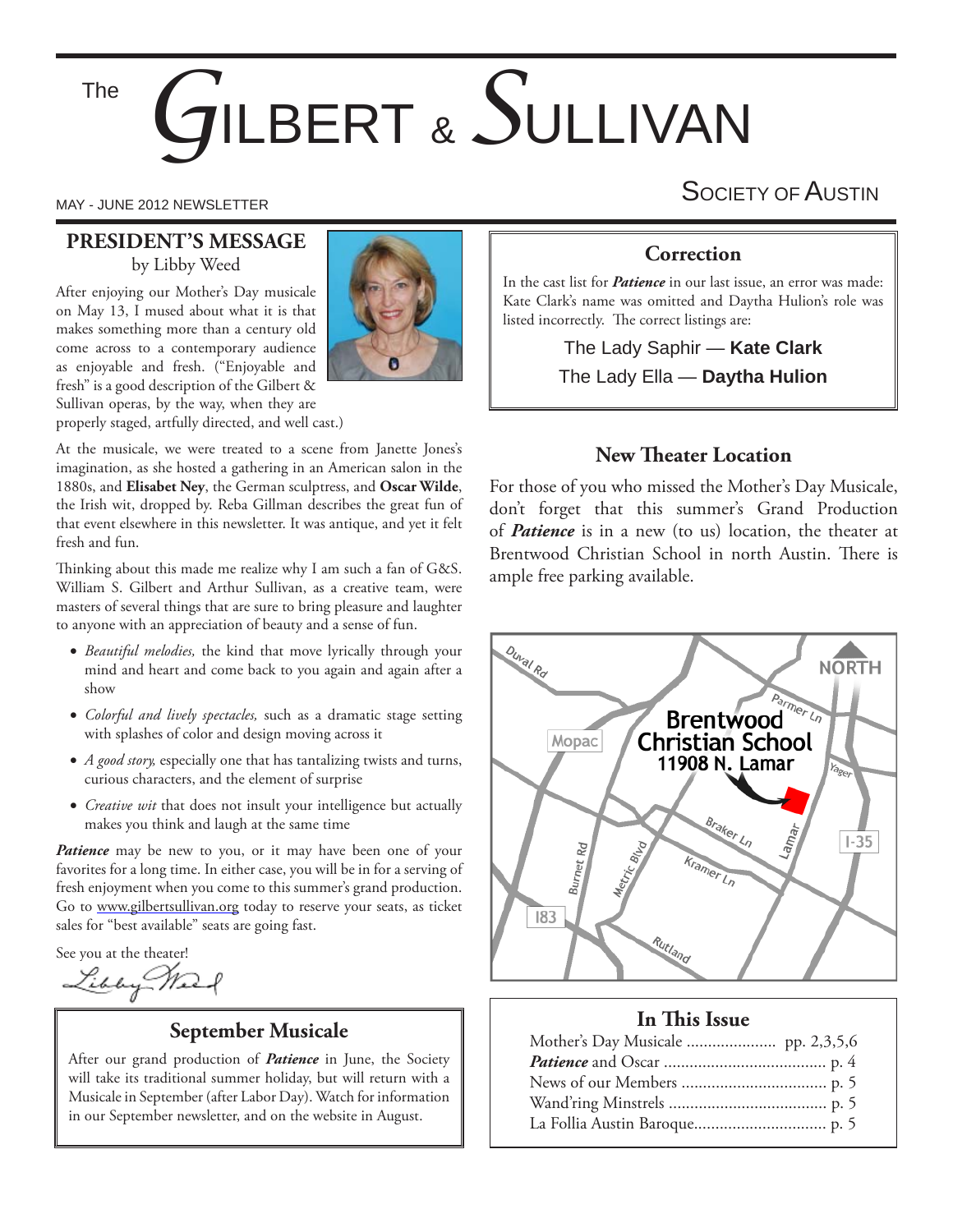### **Mother's Day Musicale:** *Patience* **Preview**



by Reba Gillman

On Sunday, May 13, over 100 G&S enthusiasts gathered at the Brentwood Christian School's wonderful new theater to enjoy the fun and artistry of Gilbert and Sullivan. We were trying out our new venue for the June production of *Patience*. It is a dream come true, with a fine stage, an orchestra pit, 400 comfortable seats, excellent sight lines, a welcoming lobby which will accommodate our displays

of purchasable DVDs, artistic T-shirts and other delights, and the Official Opening Night Gala on Friday, June 8, with plenty of convenient parking.

With a show planned by our talented, imaginative **Janette Jones** and executed by members of the cast of the upcoming *Patience*, we spent a happy afternoon exposed to the wit and fun created by William Schwenck Gilbert and Arthur Sullivan. We were greeted by **Libby Weed**, who is not only President of our Gilbert and Sullivan Society, but also the proud and happy Elementary Principal and Vice President of Education at Brentwood Christian School. She quickly set the stage: "In 1880 Janette Jones, Grande Dame of Austin, is hosting a musicale in her home. Guests include Elisabet Ney (played by **Rosa Harris**), eminent sculptor and a new resident of Texas, the first woman to study sculpture at the Munich (Germany) Academy of Art, and the famous Oscar Wilde (played by **David Fontenot**), a recent graduate of Oxford and a prime example of aestheticism in Great Britain." Male and female guests, in this period setting, wearing appropriate garments (and hats—every lady but the unconventional Elisabet Ney wore a hat!), gathered to sing two madrigals, *Now Is the Month of Maying* by Thomas Morley, and *Come Again* by John Dowland. The singers left the stage, the ladies gathering in the theater's front seats. Elisabet then introduced Oscar Wilde, wearing a Renaissance doublet. He obliged with quotable remarks (taken from the actual writings of Oscar Wilde), and the ladies echoed outstanding phrases in the manner frequently used in G&S operas. As Wilde spoke the ladies responded enthusiastically, "Yes! Yes! Yes! … Emotion is the aim of art! Action - let us take action!" Finally Wilde said "The telling of beautiful untrue things, is the proper aim of art." At this point Bunthorne (played by **Arthur DiBianca**) appeared, struggling as he composed a poem. The ladies oohed and aahed, and Wilde scornfully remarked, "Caricature is the tribute that mediocrity pays to genius." As Bunthorne left the stage the maidens followed him rapturously, removing their hats and letting down their hair, in aesthetic style.

Libby returned to bring us back to 2012 and introduce our Artistic Director **Ralph MacPhail, Jr.**, to serve as Master of Ceremonies for selections from *Patience*. Rafe, as we like to call him, gave us some choice information which helped us understand and enjoy this opera. Rafe's article on page four of this newsletter repeats and adds to his delightfully succinct and humorous remarks. Rafe explained that the young and flamboyant Oscar Wilde, who had just come to London as he finished his studies at Oxford, immediately became the face of the pre-Raphaelite artists who were revolting against the utilitarian nature of Victorian Art. They wished to return to the days when art could be appreciated for its own sake. Wilde had not

yet achieved anything substantial, but his dramatic "aesthetic pose" captured everyone's attention and he is the one personality from the "aesthetic movement" who is remembered to this day. However, Rafe explained that Gilbert and Sullivan were not making fun of the pre-Rafaelite brotherhood but rather of the faddish way in which popular culture hastened to adopt their speech, dress, and mannerisms.

Rafe then told us that the cast of our production had been working with Jeffrey Jones-Ragona on the score since March, and that Rafe had started stage rehearsals just six days before. He was pleased that quite a few cast members were present to sing some of the delightful score this afternoon. He noted that some principals were here today, and some principal roles would be sung by Lord High Substitutes, and he thanked them all for joining the fun. The cast included: Arthur DiBianca as Reginald Bunthorne; **Brittany Trinité** - singing Madrigals, Maiden; **Daniel Brookshire** - Madrigals, Dragoon; David Fontenot - Oscar Wilde, Dragoon, Pirate King; **Daytha Hulion** - Madrigals, The Lady Ella; Jay Young - Archibald Grosvenor; Jennifer **Tullis** - Madrigals, Maiden; **Karlyn McCutchan** - Maiden; **Kate**  Clark - The Lady Saphir; Leann Fryer - Madrigals, Maiden; Mario **Silva** - Madrigals, Dragoon; **Mark Long** - Madrigals, Dragoon; Meredith Ruduski - Patience; Patricia Combs - Madrigals, The Lady Angela; **Robert L. Schneider** - Colonel Calverley; **Rachael Shaw** - Madrigals, Maiden; Rosa Harris - Elisabet Ney, Maiden; **Spencer Reichman** - Major Murgatroyd; **Wayne Davis** - Madrigals, Lieutenant, The Duke of Dunstable; Jeanne Sasaki - At the Piano.

The opera opens—"Twenty love-sick maidens we, Love-sick all against our will, Twenty years hence we shall be Twenty love-sick maidens still." Six maidens and Lady Angela and Lady Ella sing there will be more maidens in the June production, but never twenty. Perhaps some have the vapors, a common Victorian ailment. The charming Patience enters, a simple milk maid, whom Bunthorne loves to the distress of all the love-sick maidens. "Still brooding on their mad infatuation" she sings, "I cannot tell what this love may be That cometh to all but not to me. It cannot be kind as they'd imply, or why do these ladies sigh? It cannot be joy and rapture deep, or why do these gentle ladies weep? It cannot be blissful as 'tis said, Or why are their eyes so wondrous red?" Lady Saphir, Lady Angela, and maidens join in and all then leave. Change of pace—enter the dragoons singing "The soldiers of our Queen Are linked in friendly tether; Upon the battle scene They fight the foe together. There ev'ry mother's son prepared to fight and fall is; The enemy of one the enemy of all is!" Robust and confident, a year ago these soldiers were engaged to all the maidens. Their Colonel arrives and sings, "If you want a receipt for that popular mystery, Known to the world as a Heavy Dragoon, take all the remarkable people in history, Rattle them off to a popular tune. The pluck of Lord Nelson on board of the Victory-Genius of Bismarck devising a plan-The Humour of Fielding (which sounds contradictory)—Coolness of Paget about to trepan...." This is one of the famous G&S patter songs. Very often the audience doesn't know what it's all about. The Colonel tells usit's a joke, it's a random list, there's no sense to it, that's how you make a patter song. Gilbert was on shaky ground—was he giving away tricks of the trade?

Now Gilbert's contrasts come into clear focus. The aesthetic (and rather soggy) maidens return singing, "In a doleful train Two and two we walk all day, For we love in vain! None so sorrowful as they

*(continued next page)*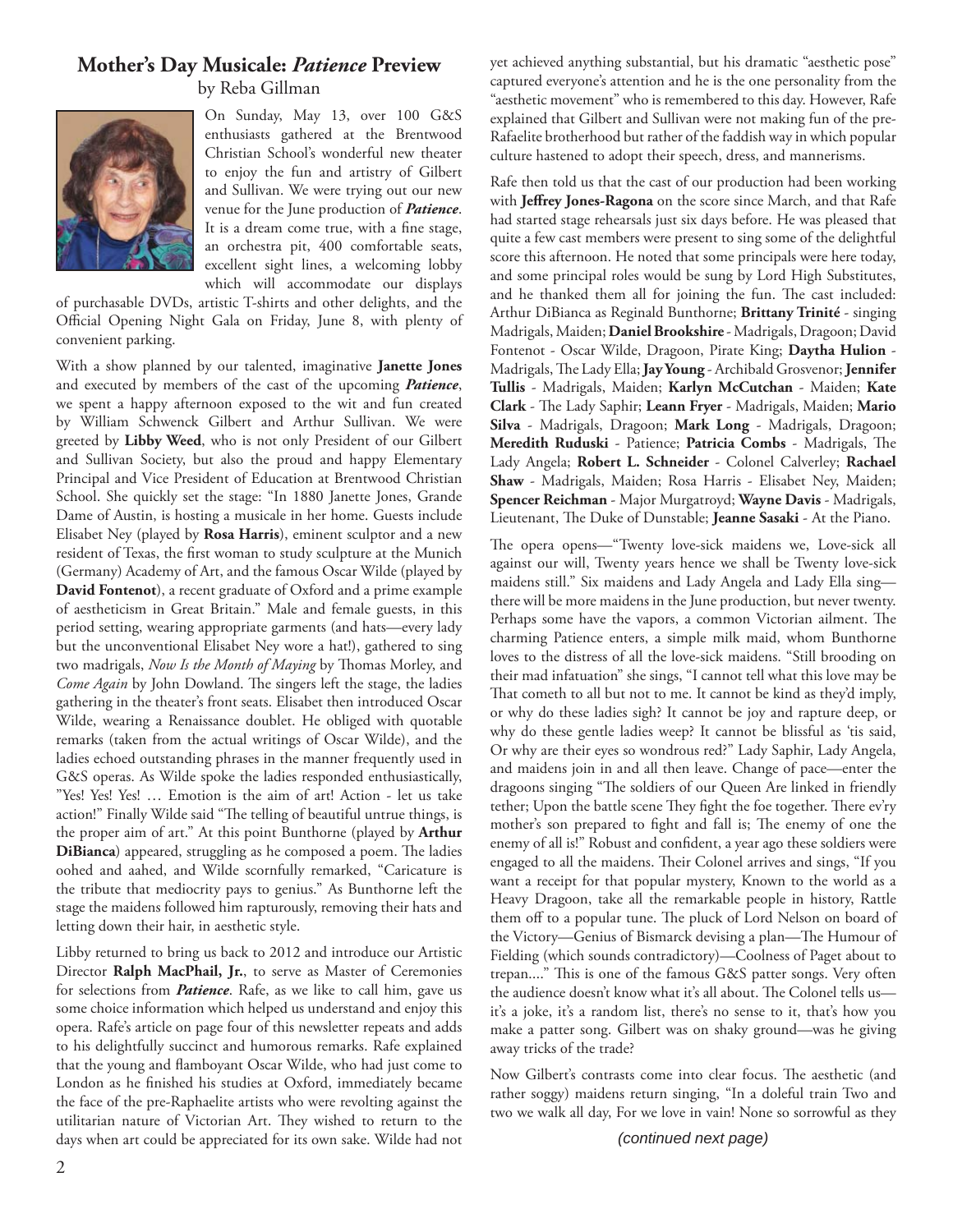**Mother's Day Musicale:** *Patience* **Preview** *photos courtesy Steve Schwartzman see more at* **gilbertsullivanaustin.smugmug.com**



*Patience wonders "What this love can be"*





#### **Mother's Day Musicale, cont.**

Who can only sigh and say, Woe is me, alackaday!" The dragoons respond vigorously, "Now is not this ridiculous—and is not this preposterous? A thorough-paced absurdity—explain it if you can. Instead of rushing eagerly to cherish us and foster us, They all prefer this melancholy literary man. Instead of slyly peering at us, Casting looks endearing at us, Blushing at us, flushing at us—flirting with a fan; They're actually sneering at us, fleering at us, jeering at us! Pretty sort of treatment for a military man!" This turns into one of Gilbert's greatest "double choruses," with Sullivan providing the magnificent music to enhance the words. Bunthorne joins the crowd and confesses privately that "Though my book I seem to scan In a rapt ecstatic way, Like a literary man Who despises female clay; I hear plainly all they say, Twenty love-sick maidens they!" As the act proceeds Patience learns that love is a duty, and resolves not to go to bed that day until she is "head-over-ears in love with—*somebody*." Archibald Grosvenor, an "idyllic poet," appears and sings a charming



*Bunthorne attracts the ladies*



*the eloquent Oscar Wilde*



*Choir Master Karlyn McCutchan*



*Rafe off ers his insights*



*Jeanne Sasaki, at the piano, is assisted by Emma Lacenski*

*see more pictures on pages 5 and 6!*

duet with Patience, "Prithee, pretty maiden." In a famous Gilbertian Act I finale, Patience decides she may not love the beautiful Grosvenor because love must be unselfish. She tells Bunthorne she will be his bride, since to love such an unpleasant person would truly be unselfish. The rapturous maidens feel completely abandoned and return their affections to the still admiring Dragoons. All but Patience, Grosvenor, and Bunthorne sing the final selection from Patience, "I hear the soft note."

Returning to another reality, David sang the lead-in to "Hail, Poetry" from *The Pirates of Penzance*, and following our tradition the audience rose to sing with the performers. Finishing with "Now to the banquet we press" from *The Sorcerer*, we adjourned to the splendid lobby to enjoy the delightful goodies and friendly conversations. Every mother present was offered a handsome red rose as she left. Note: this was all from only the first act. Be sure to come out for a performance to learn about the many amazing excitements provided in Act II.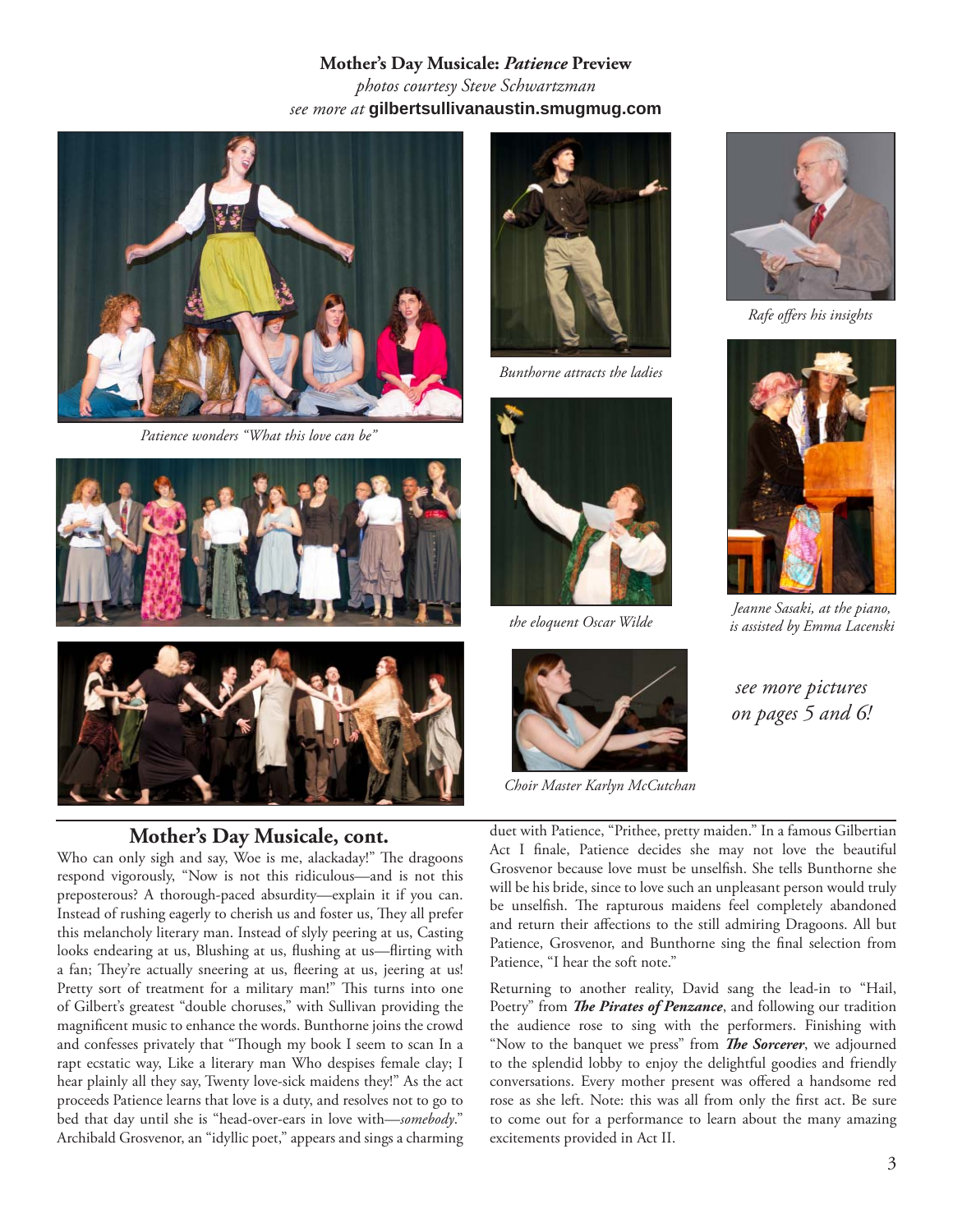

# *Patience* **and Oscar** by Ralph MacPhail, Jr.

One of the features of the recent *Patience* musicale, devised so creatively by Janette Jones, was an appearance by Oscar Wilde. So as I prepared my remarks as emcee for the afternoon, I tried to focus on this brilliant Irish wit, poet, and dramatist and his part in the evolution of what became the sixth Gilbert & Sullivan

collaboration, *Patience; or, Bunthorne's Bride.*

As I thought about it, it seemed to me that Oscar has everything to do with *Patience,* and yet, today—nothing. How topsy-turvy! How Gilbertian!

Gilbert's original idea for his plot had its "genesis," as he put it, in his 1867 "Bab" ballad, "The Rival Curates," in which two Anglican clergymen, Clayton Hooper and Hopley Porter, vie for the attention of their village maidens. (Gilbert had early borrowed this idea for The *Sorcerer*, in creating Dr. Daly, Vicar of Ploverleigh, who yearned for younger days when he was much admired by the young ladies.)

But as Gilbert worked, he felt "hampered" (his word) by the idea of clergymen, concerned that such a plot might lead to a "charge of irreverence" (also his words).

Gilbert was no doubt familiar with Oscar Wilde, a young Irishman, recently arrived in London from Oxford. Wilde enjoyed capturing attention, and he did this in the way he dressed, his epigrammatical conversation, and his love for flowers, blue china, and *Japanoiserie*. He became the face of the so-called "aesthetic movement," a group of artists (painters, novelists, designers, poets, critics) yearning for the days when art could be appreciated for its own sake. They were rebelling against the materialistic and utilitarian functions of art in mid-Victorian England.

Wilde's "peculiarities" were lampooned by George DuMaurier in his *Punch* cartoons, where Wilde-like characters were pictured worshipping blue china, devoted to lilies and Japanese *tchotchkes*, and describing things as "utter" or "too too precious."

DuMaurier, and later Gilbert & Sullivan, were not lampooning the Pre-Raphaelite brotherhood as much as the faddish way in which popular culture adopted the speech, dress, and mannerisms of the Pre-Raphaelites, much as teenagers today might speak the slang, wear the garb, and otherwise walk the walk and talk the talk of the latest pop idol.

*Patience*, with rival poets named Reginald Bunthorne and Archibald Grosvenor instead of those rival curates, had its première at the Opéra Comique in London. (It was in the same dim, stuffy, subterranean theatre where Richard D'Oyly Carte had produced *Trial by Jury, The Sorcerer, H.M.S. Pinafore, and The Pirates of Penzance.*) The "Entirely New and Original Aesthetic Opera" opened on April 23, 1881.

Oscar Wilde was only 25 at the time, having achieved nothing substantial except for his "aesthetic pose," but Wilde is the one personality from the "aesthetic movement" who remains in our collective memories.

Long before *Patience,* D'Oyly Carte had a dream: to build a theatre expressly for English light opera, and the construction of this theatre was completed during the opening run of *Patience* at the Opéra Comique.

Patience was transferred to the new Savoy Theatre and opened on 10 October 1881 (about six months after the première). The Savoy was an innovative public building, the most striking innovation being that "the electricity" was laid on throughout, the first public building in the world to be so wired.

The new and softer glow of incandescent bulbs that replaced the harsh and oxygen-eating gas lights meant that the sets needed to be repainted and the costumes reconstructed for this innovative new theatrical "space."

D'Oyly Carte, ever the showman, didn't keep his innovation a secret. Tickets were at a premium, for even before *Patience*, opening-night reservations for Gilbert & Sullivan productions were highly sought. The first night at the Savoy was a glittering social occasion, as usual, but there was one special playgoer in the stalls that night.

This was none other than Oscar Wilde Himself, wearing his trademark velvet suit. Asked later about *Patience*, he said, "Caricature is the tribute that mediocrity pays to genius." When later asked if he'd ever (quoting from *Patience*) "walked down Piccadilly with a poppy or a lily in his medieval hand," he replied that he'd accomplished something more difficult: he convinced people he actually *had* done so!

Oscar subsequently accepted a proposal by impresario Richard D'Oyly Carte, and went to America on a lecture tour as *Patience* ran in London. Cynics said D'Oyly Carte sent Wilde to these shores as "a sandwichboard boy for *Patience*"—and the cynics were probably right!

In the United States, Oscar Wilde gave his lecture on home décor to Society matrons and to coal miners and to all sorts of audiences in between; best of all, he dressed like Bunthorne in *Patience*, and his outrageous pronouncements in countless interviews garnered him newspaper coverage wherever he went. Two of my favorite Wildean *bon mots* date from this trip: when he landed in New York, he told the customs official that he "had nothing to declare but his genius." And when asked by reporters about his voyage, he admitted that he "was disappointed with the Atlantic Ocean"!

Meanwhile, as Oscar toured the United States, *Patience* made its première in America and ran merrily on at the Savoy in London.

It was literally the first of the Savoy Operas and ran for a remarkable 578 performances!

Gilbert was more than a little concerned about how the opera would "go" when it was revived twenty years later at the Savoy in the first decade of the twentieth century. Sullivan and D'Oyly Carte were both dead, Wilde had been disgraced (though his plays would continue to live as monuments of comedy—and do so even to this day), and the Pre-Raphaelite brotherhood and their "rapturous groupies" had long since abandoned their yearnings. As Gilbert put it, "The aesthetic movement was as dead as Queen Anne."

But as Gilbert himself wrote, in an introduction to the libretto published in America, "The opera woke up brilliantly." Modesty probably precluded his saying why, but the reason is of course that he "builded better than he knew," and every generation can appreciate *Patience* for its satire on affectation.

Which brings me back to the point I was trying to make at the start. Patience has its existence thanks to Oscar Wilde, but today's audience need not realize this. In fact, many today think of Oscar as the author of "The Ballad of Reading Gaol," The Picture of Dorian Gray, and a play usually regarded as one of the finest of *all* English comedies, *The Importance of Being Earnest*.

But had Oscar not left Ireland, or had not come down to London from Oxford, or had not become so flamboyant—so outrageous, even—long before he established his literary reputation—it's very likely that *Patience* would have been about two rural Anglican curates—or perhaps not have been written at all.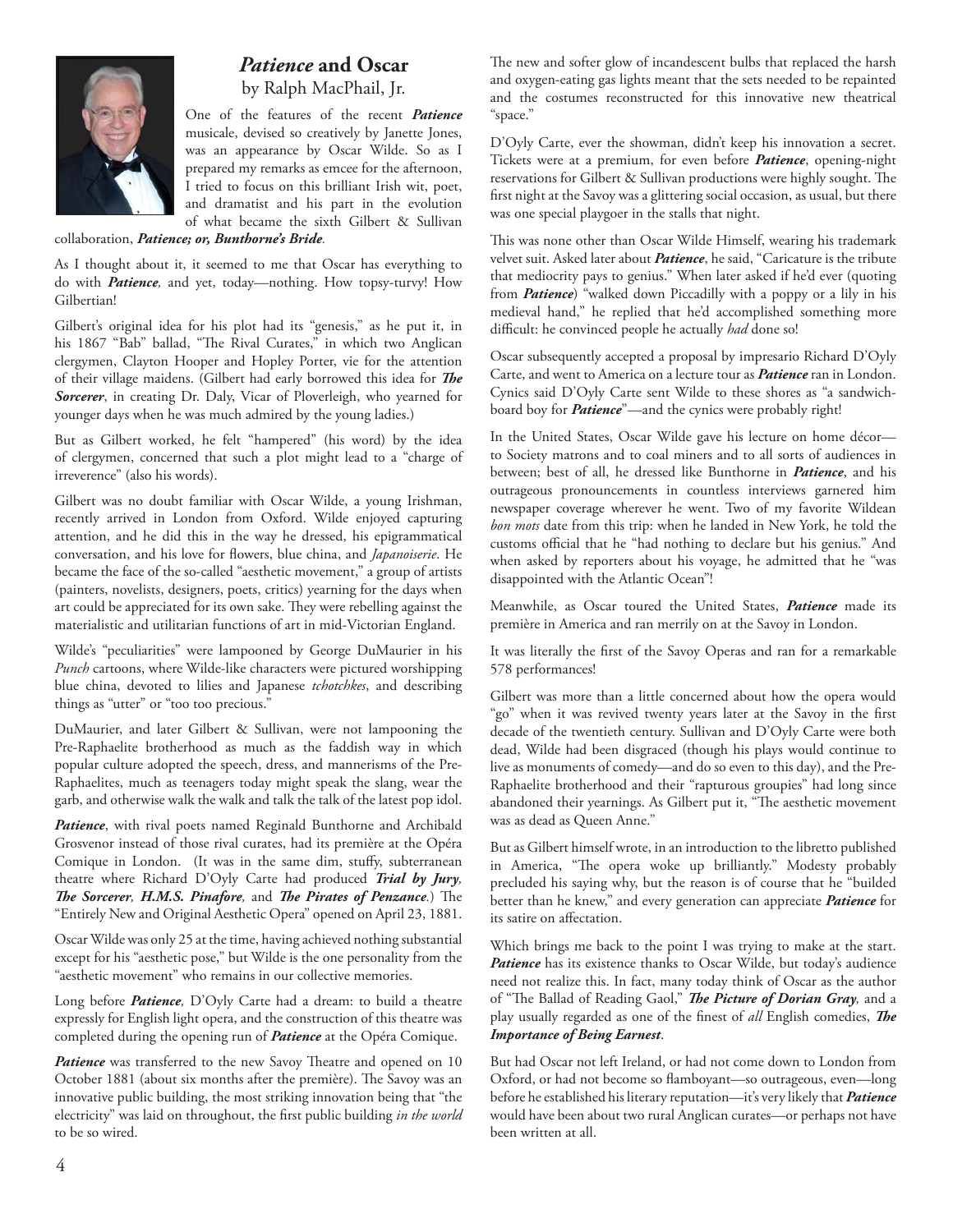| <b>MEMBERSHIP FORM</b> |  |
|------------------------|--|
|------------------------|--|

We encourage you to join our Society. If you are a member, please check your membership renewal on the top of the mailing label. If expired or near expiration, your membership needs to be updated! To correct your address, renew your membership, or become a member, complete this form, and mail it to us with your check, payable to "GSSA," or call to join (512) 472-4772 (GSSA).

Please check a membership category:

| $\Box$ Individual (\$20-\$29) |
|-------------------------------|
| Family/Group (\$30-\$49)      |
| <b>Patron</b> (\$50-\$99)     |

**Grand Duke or Duchess** (\$100-\$249)

**Major General** (\$250-\$499)

**Pooh-Bah** (\$500-\$999) П

**Pirate King** (\$1000-\$2499)

| State<br><u> 1980 - Jan James Sammer, margaret eta idazlear (h. 1980).</u> |  |
|----------------------------------------------------------------------------|--|
|                                                                            |  |
|                                                                            |  |
|                                                                            |  |
| Does your company match donations?                                         |  |
| □ I'd like to volunteer. I'm interested in:                                |  |
|                                                                            |  |

We are proud to list our members in our programs, but if you would prefer NOT to be listed in our programs, please check here:

# **NEWS of our MEMBERS**



Artistic Director **Ralph MacPhail, Jr.,** has edited and published *Papers, Presentations and Patter: A Savoyards' Symposium*, a collection of 14 papers on Gilbert and/or Sullivan originally presented at the International Gilbert & Sullivan Festival in Gettysburg, PA, during June 2011.

The book is available from Lulu.com and Amazon.com.

Rafe will teach a Road Scholar (Elderhostel) course on *H.M.S. Pinafore* at the Warwick Center in Warwick, New York, July 8-13. Details: **www.roadscholar.org**.

# **La Follia Austin Baroque presents: Yankee Baroque: Music in America at the Time of the Revolution**

Experience the raw beauty of music composed and performed in Colonial America. La Follia performs sacred music from New England, American dance music written for Washington, music Jefferson performed as an accomplished classical violinist, songs with lyrics by Ben Franklin, and songs of love and patriotism. Featured performers include GSSA's own Music Director, Jeffrey **Jones-Ragona**, and mezzo soprano **Lisa Alexander** (*Pirates* 2008, *Iolanthe* 2010). The concert will be held on June 30 at 8:00 pm at the First Presbyterian Church, 8001 Mesa Drive. For more information, see **lafollia.org**.

## **Wand'ring Minstrels**

The Gilbert & Sullivan Society of Austin's Wand'ring Minstrels are ready to entertain for your next event. Have Gilbert and Sullivan tunes performed at your home, party, school, or activity. See our website (**www.gilbertsullivan.org**) for further details.

#### **Send Us Your News!**

The next newsletter should arrive in early September; the deadline for submissions will be in mid-August. Please send your news to news@gilbertsullivan.org. Thanks!



*Colonel Calverley with the Dragoons (above) try to win the rapturous maidens (below) at the Mother's Day Musicale*



# **Armstrong Moving & Storage**

is the official moving and storage company of The Gilbert & Sullivan Society of Austin. Many thanks, Armstrong!